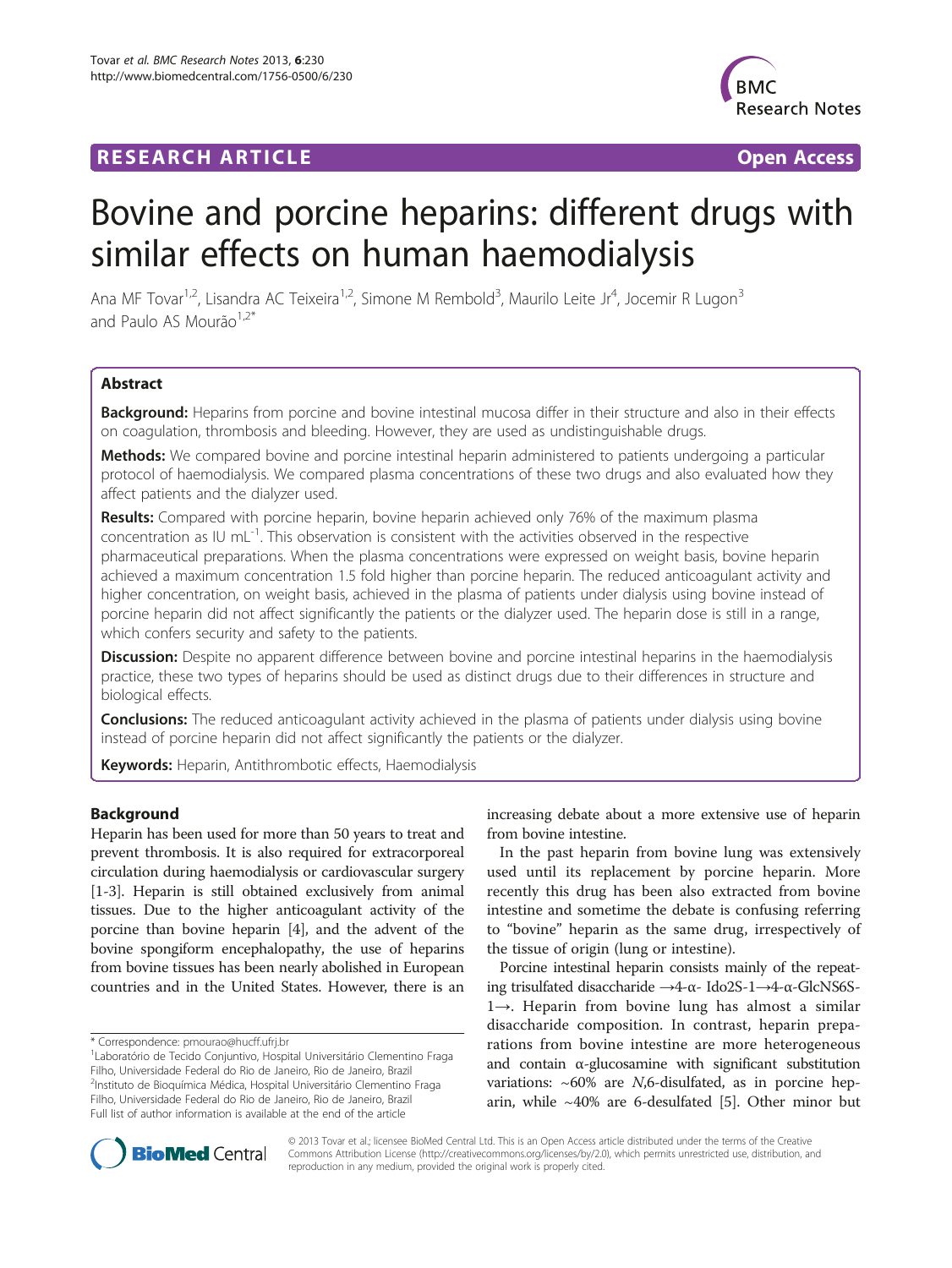<span id="page-1-0"></span>

|  | Table 1 General characteristics of the study population |  |  |  |
|--|---------------------------------------------------------|--|--|--|
|--|---------------------------------------------------------|--|--|--|

| N                                                         | 17          |  |
|-----------------------------------------------------------|-------------|--|
| Gender (M/F)                                              | 10/7        |  |
| Age, years                                                | $45 + 12a$  |  |
| Skin color (Black/Mulatto/White)                          | 5/7/5       |  |
| Primary renal disease                                     |             |  |
| Hypertensive nephropathy                                  | 9           |  |
| Diabetic nephropathy                                      | 3           |  |
| Other                                                     | 4           |  |
| Unknown                                                   | 1           |  |
| Dialysis vintage (months)                                 | $53 \pm 39$ |  |
| Heparin dosage (reported IU.kg <sup>-1</sup> body weight) |             |  |

 $a$ <sub>mean</sub>  $\pm$  SD.

biologically relevant differences in structure are also observed between the two intestinal heparins. In particular, N,3 and 6-trisulfated α-glucosamine (lower proportions) and α-GlcNS-1→4-β-GlcA and α-IdoA2S-1→4-α-GlcNAc (higher amounts) prevail in bovine heparin [[6](#page-7-0)]. Other studies also reported that bovine and porcine heparins differ in their sulfation patterns [\[7](#page-7-0),[8\]](#page-7-0) but there are quantitative differences between our and these previous reports possibly due to the use of NMR spectrometers with different resolutions (800 vs. 500 MHz, respectively).

Bovine and porcine intestinal heparins differ significantly in their effects on coagulation, thrombosis and bleeding [[5](#page-7-0)]. On a weight basis, bovine intestinal heparin exhibited approximately half of the anticoagulant and antithrombotic effects, but similar bleeding tendency. The doses of bovine heparin required for an effective antithrombotic protection and adverse bleeding effect are closer than those observed for porcine heparin. More recently, we demonstrated that pharmaceutical grade heparins from bovine intestine contain a mixture of glycans with multiple sulfation patterns and anticoagulant effects [\[6](#page-7-0)].

Differences in brand of porcine heparin used during cardiovascular bypass were associated with bleeding complications and clinical outcomes [\[9,10\]](#page-7-0). Even more significant the use of porcine and bovine heparins as undistinguishable drugs, besides their differences in structure and anticoagulant effects, raises important questions concerning their clinical effects on patients. Are they similar in efficacy and safety? Of course the clarification of this issue has considerable practical and conceptual implications, since bovine heparin used in some countries and banished in others. We now compare the effects of bovine and porcine heparins in patients under hemodialysis.

Currently, the population under dialysis in the world is estimated in about 1.5 million, with ~90% of them on haemodialysis [\[11\]](#page-7-0). In Brazil, the estimated number of



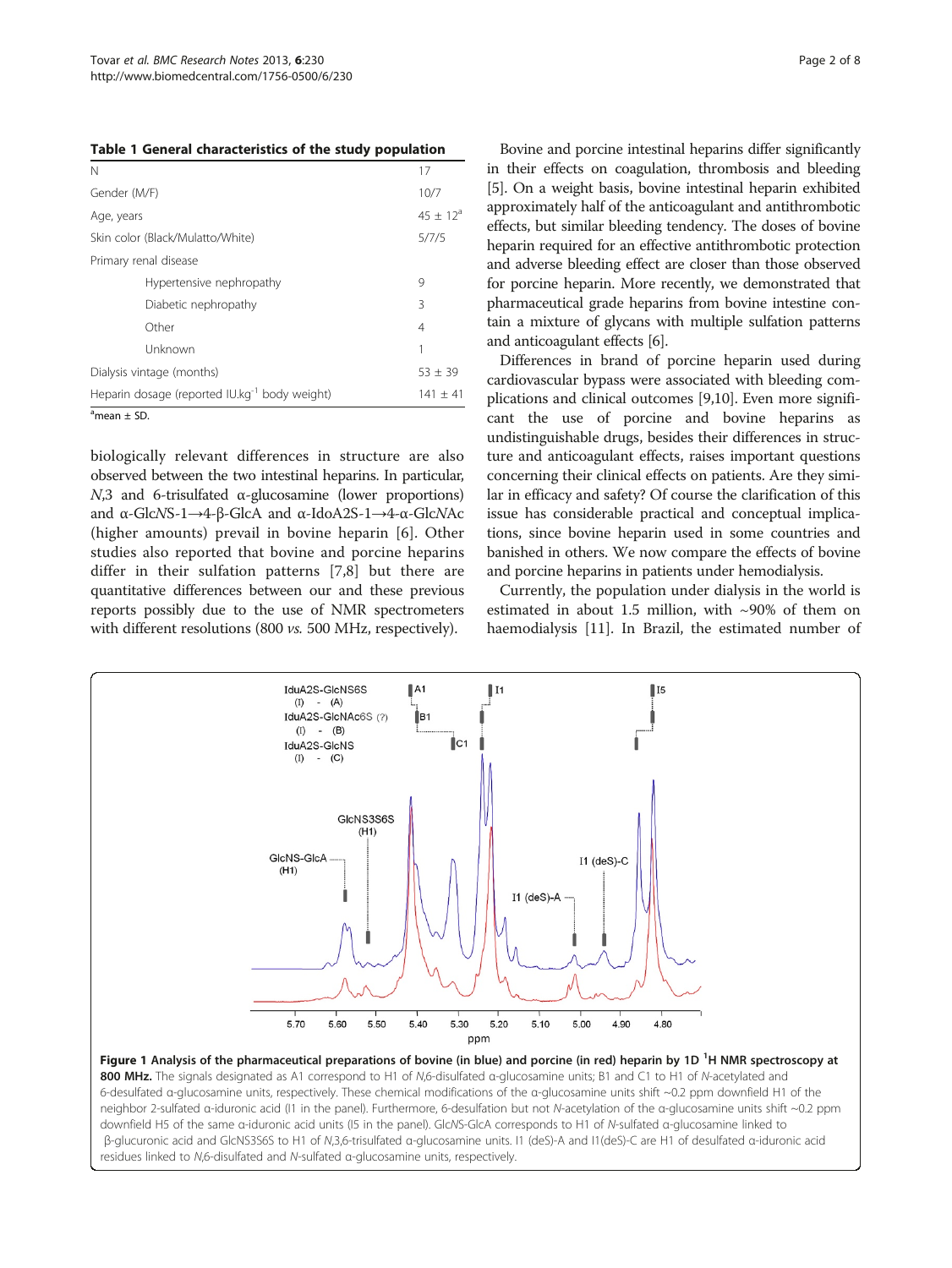<span id="page-2-0"></span>



patients on dialysis was around 92,000 on 2010 [\[12](#page-7-0)], and the proportion of patients on haemodialysis is similar to other countries. In most dialysis centers in Brazil, heparin is administered at the beginning of the dialysis session as a bolus injection, and the dose in anticoagulant units is adjusted for each patient at the beginning of the therapy. Porcine and bovine intestinal heparins are used as undistinguishable drug.

The major aim of our study is to compare bovine and porcine intestinal heparins in the course of dialysis session. Our results indicate that reduced anticoagulant activities and higher concentrations, on weight basis, were achieved in the plasma of patients under dialysis using bovine instead of porcine heparin. However, the difference between two types of heparin did not affect significantly the patients and the dialyzer used. The heparin dose was still in the range which confers security and safety to the patients.

## Methods

## Patients

Our study included 17 patients (Table [1](#page-1-0)) undergoing regular haemodialysis and using unfractionated heparin as the anticoagulant. Only patients with native fistulae were included. Patients were kept at their usual heparin dose established by the assistant nephrologist, since any change in the dose to attend the study purposes would be ethically unacceptable. As a result, the doses among patients varied  $\sim$ 28% (Table [1](#page-1-0)). However, when switching from one type of heparin to another, the dose was maintained at the same anticoagulant units used for each patient. One single batch of pharmaceutical preparation of bovine and porcine heparin was used. Blood lines and dialyzers were filled with saline without heparin. Heparin was administered in bolus through the venous needle 5 min before the start of the dialysis session. All patients were treated with HF-80® dialyzers (high flux polyssulfone, 2.1  $m^2$  surface area, Fresenius AG, Bad Homburg, Germany). Dialyzers were reprocessed automatically using hydroxide peroxide/per acetic acid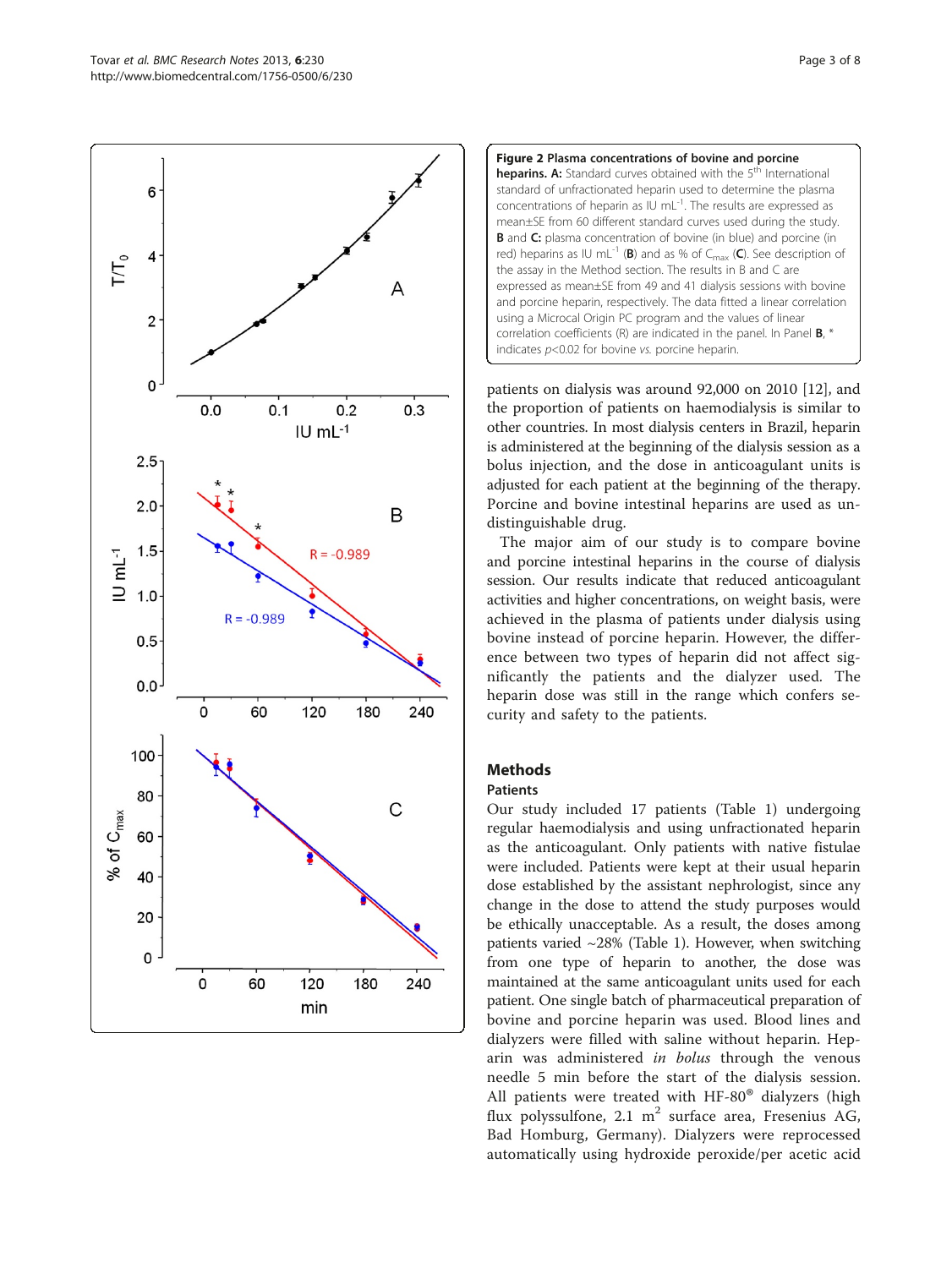<span id="page-3-0"></span>mixture and discharged in case of internal cell volume lower than 80% of the initial volume.

## 1D<sup>1</sup>H NMR analysis of the heparin preparations

The pharmaceutical preparations of bovine and porcine heparin used in this study were analyzed by onedimensional  $(1D)$  <sup>1</sup>H NMR spectra, as described [\[5,13](#page-7-0)]. Approximately 0.4 mL of the pharmaceutical preparations, containing  $~10$  mg of heparin, were lyophilized and dissolved in 0.5 mL of 99.9% deuterium oxide (Cambridge Isotope Laboratory, Cambridge, MA, USA). The spectra were recorded using a Bruker DRX 800 MHz apparatus with a triple resonance probe, as described previously. All spectra were recorded at 35°C with HOD (deuterated water exhibiting a peak due to exchange with residual  $H_2O$ ) suppression by presaturation. Chemical shifts are displayed relative to external trimethyl-silylpropionic acid at 0 ppm for <sup>1</sup>H and relative to methanol for  $^{13}$ C.

## Determination of the plasma concentration of heparin as  $IU$  mL $^{-1}$

In order to determine the plasma concentration of heparin, as IU mL<sup>-1</sup>, 30  $\mu$ L of plasma collected from the patients, mixed with 70 μL of normal human where  $[T/T<sub>o</sub>]$  represents the ratio of clotting time in

Table 2 Number of dialysis sessions, average of the maximum plasma concentration (C<sub>max</sub>) as IU mL<sup>-1</sup> or  $\mu$ g mL<sup>-1</sup> (as hexuronic acid content) and  $t_{1/2}$  (as min) for each individual patient

|                |                 | Porcine            |                 | <b>Bovine</b>              |                   |                           |                 |                            |                   |
|----------------|-----------------|--------------------|-----------------|----------------------------|-------------------|---------------------------|-----------------|----------------------------|-------------------|
| Patient        | Dose of heparin | Number of sessions |                 | $C_{\text{max}}$ in plasma | $t_{\frac{1}{2}}$ | <b>Number of sessions</b> |                 | $C_{\text{max}}$ in plasma | $t_{\frac{1}{2}}$ |
|                | IU x $10^3$     |                    | $IU$ $mL^{-1}$  | $\mu$ g mL $^{-1}$         | Min               |                           | $IU$ mL $^{-1}$ | $\mu$ g mL $^{-1}$         | min               |
| $\mathbf{1}$   | 12              | 3                  | 2.53            | 3.47                       | 141.0             | 3                         | 2.57            | 7.08                       | 160.9             |
| $\overline{2}$ | 9               | 3                  | 2.62            | 3.59                       | 144.8             | 3                         | 2.01            | 5.54                       | 151.7             |
| 3              | 12              | $\overline{2}$     | 2.66            | 3.65                       | 126.7             | 3                         | 1.77            | 4.88                       | 142.3             |
| $\overline{4}$ | 10              | $\overline{2}$     | 2.59            | 3.55                       | 168.5             | $\overline{2}$            | 1.69            | 4.66                       | 136.1             |
| 5              | 9               |                    | 2.14            | 2.94                       | 159.3             | 2                         | 1.54            | 4.24                       | 152.8             |
| 6              | 11              | $\overline{2}$     | 1.73            | 2.37                       | 105.2             | 3                         | 1.06            | 2.92                       | 129.1             |
| 7              | 6               | 3                  | 1.95            | 2.67                       | 127.0             | 3                         | 1.35            | 3.72                       | 116.2             |
| 8              | $\overline{7}$  | 3                  | 1.91            | 2.62                       | 138.9             | $\overline{2}$            | 1.24            | 3.42                       | 145.8             |
| 9              | 10              | 3                  | 1.52            | 2.08                       | 111.6             | 3                         | 1.01            | 2.78                       | 117.5             |
| 10             | 9               | 3                  | 1.31            | 1.80                       | 112.3             | $\overline{4}$            | 1.26            | 3.47                       | 118.7             |
| 11             | 8               | 3                  | 1.52            | 2.08                       | 116.1             | 3                         | 1.69            | 4.66                       | 124.0             |
| 12             | 9               | 3                  | 2.32            | 3.18                       | 148.0             | 3                         | 2.10            | 5.79                       | 146.1             |
| 13             | 8               | $\overline{2}$     | 3.18            | 4.36                       | 142.6             | 3                         | 2.26            | 6.23                       | 151.9             |
| 14             | 5               | 3                  | 1.36            | 1.87                       | 110.8             | 3                         | 1.23            | 3.39                       | 133.5             |
| 15             | 12              | $\overline{2}$     | 2.23            | 3.06                       | 128.1             | 3                         | 1.91            | 5.26                       | 123.7             |
| 16             | 12              | 3                  | 2.82            | 3.87                       | 129.5             | 3                         | 1.69            | 4.66                       | 134.4             |
| 17             | 10              |                    |                 |                            |                   | 3                         | 1.27            | 3.50                       | 133.6             |
| Total          |                 | 41                 | $2.15 \pm 0.56$ | 2.95±0.77                  | $131.3 \pm 18.3$  | 49                        | $1.63 \pm 0.44$ | $4.48 \pm 1.22$            | 136.4±13.8        |

plasma was incubated with 100 μL of aPTT reagent (kaolin bovine phospholipid reagent from Biolab-Merieux AS, Rio de Janeiro, Brazil). The dilution of the patient plasma with normal human plasma was necessary in order to reduce the clotting time in the presence of the high concentration of heparin, administered during the dialysis session. Similar limitation for the use of undiluted plasma to monitor plasma concentration of heparin was previously reported [\[14](#page-7-0)]. After 2 min of incubation at 37°C, 100 μL of 25 mM CaCl2 was added to the mixtures, and the clotting time was recorded in a coagulometer (Amelung KC4A; Heinrich Amelung GmbH, Lemgo, Germany). In parallel, various concentrations of the 5th International Standard for Unfractionated Heparin (97/578, 229 IU mg<sup>-1</sup>) obtained from the National Institute for Biological Standard and Control (UK) were mixed with 100 μL of human plasma and the clotting time recorded as described above. The data obtained fit a polynomial function, according to the equation:

$$
\big[T/T_o\big]=a+b_1.\big[IU\big]+b2.\big[IU\big]2,
$$

the presence  $(T)$  or absence  $(T_0)$  of different heparin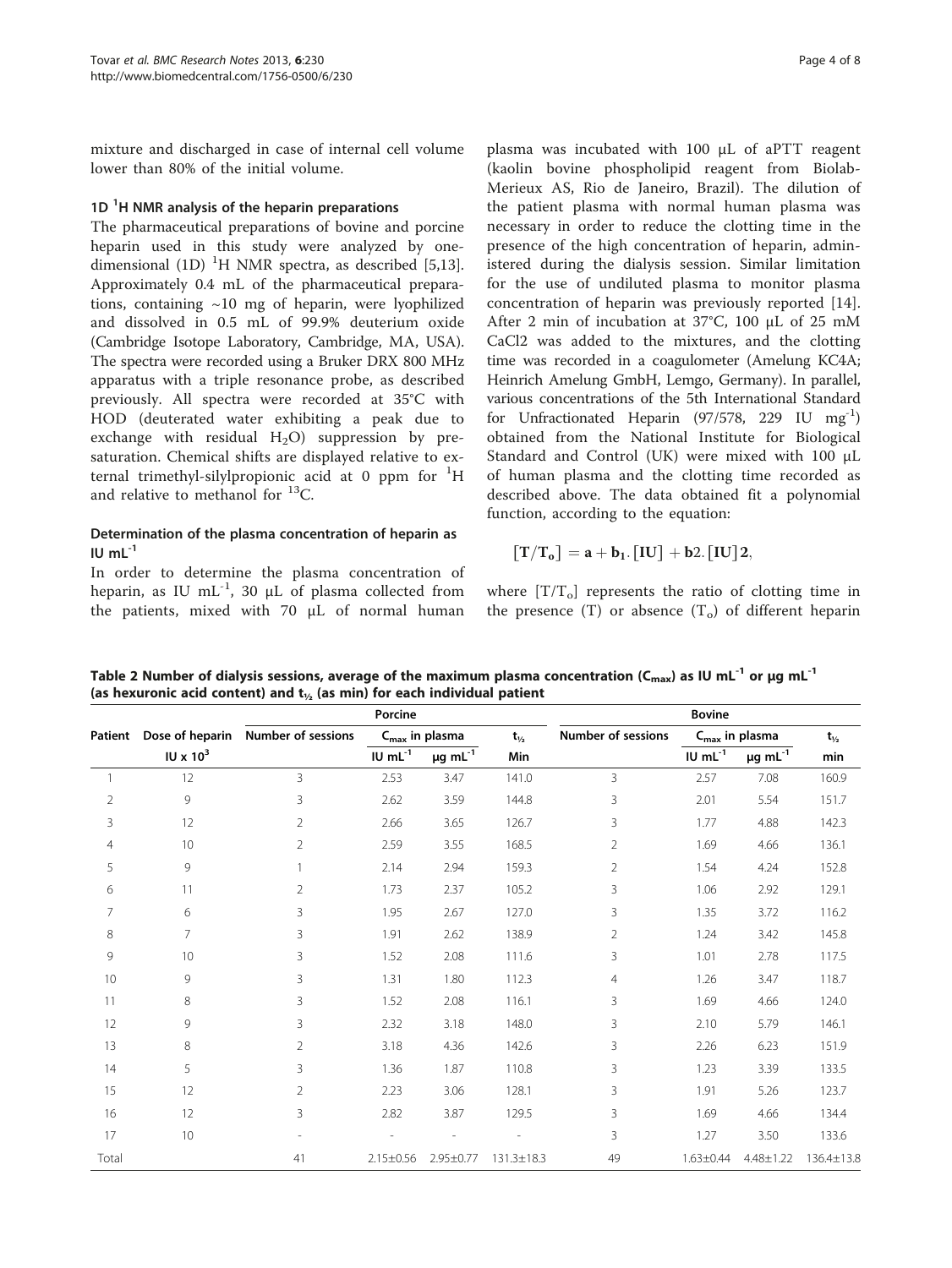concentrations, [IU] the amounts of anticoagulant activity, a is the intersection of the curve in the y axis, which is equal 1,  $b_1$  and  $b_2$  are constant values derived from the polynomial fit. Based on this equation we can derive the amounts of anticoagulant activity in 30 μL of patient plasma and obtain the value as IU mL<sup>-1</sup>. The plasma concentration of heparin assessed by aPTT assay strongly correlates with anti-Xa activity and other coagulation assays [\[14](#page-7-0)].

0 60 120 180 240 min Figure 4 Comparison between the effects of bovine (in blue) and porcine heparin (in red) in the bleeding time (A), number of use of the dialyzer (B) and hematocrit, leukocytes and platelet counts (C). (A) Bleeding time after dialysis session, as mean  $\pm$  SD. (B) The number of uses of the dialyzers per patient, as median (CI 95%) and mean (□). Each patient is allowed to use the dialyzer for a maximum of 20 sessions. However, at the end of each session the internal diameter of the dialyzer fibers is check. If it dropped to below 80%, the dialyzer is replaced. (C) Hematocrit (●), leukocytes (□) and platelet (▲) counts along dialysis sessions. The results are expressed as ratios (mean ± SE) between values observed at 120 or 240 min vs. values before the sessions. Leukocytes and platelet ratios were also corrected based on the hematocrit ratios to avoid the effect of hemoconcentrations (P<0.01) observed during dialysis session.

A

 $12<sup>°</sup>$ 

 $\mathbf{R}$ 

 $\overline{4}$ 

 $\Omega$ 

 $1.2$ 

 $1.0$ 

 $0.8$ 

 $0.6$ 

C

time - min

Bleeding

and blood cells count

Hematocrit

B

 $P < 0.01$ 

## Determination of the plasma concentration of heparin as μg m $L^{-1}$

The concentrations of heparin on the pharmaceutical preparations of bovine and porcine heparin were estimated based on their hexuronic acid content [[15\]](#page-7-0). In order to determine the plasma concentration of heparin as  $\mu$ g mL<sup>-1</sup>, we perform calibration curves of T/T<sub>o</sub> versus concentration of heparin as μg of hexuronic acid. Again the data fit a polynomial function, according:

$$
\frac{T}{T_o} = a + b_1[\mu g] + b_2[\mu g]^2,
$$

<span id="page-4-0"></span>

20

 $16$ 

 $12$ 

8

 $\overline{\mathbf{4}}$ 

Number

of use

of dialyze

 $n<sub>s</sub>$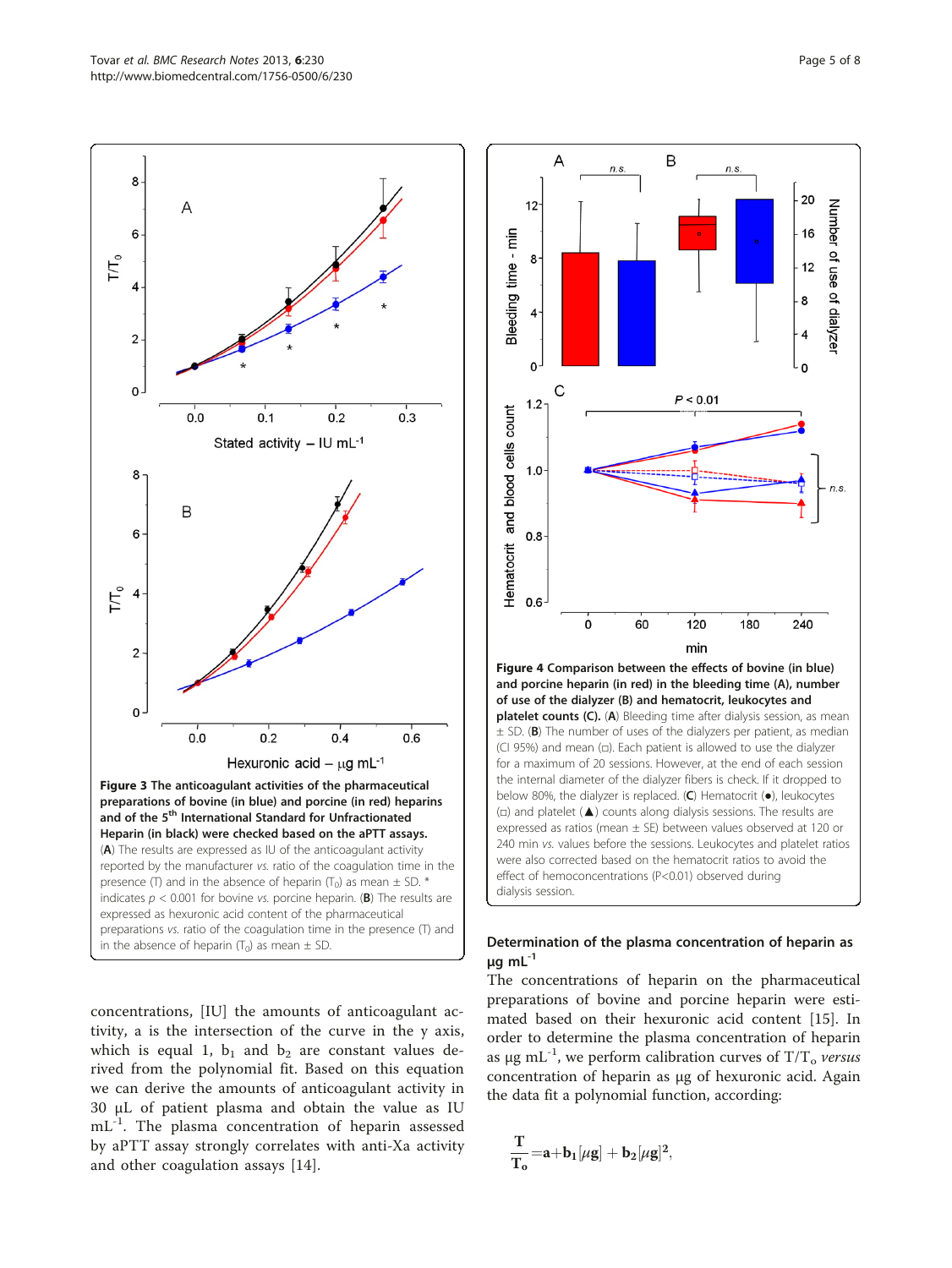<span id="page-5-0"></span>as described above for determination of heparin concentration based on the anticoagulant activity but now expressing the results as  $\mu$ g hexuronic acid mL<sup>-1</sup>, that is the amount of heparin on weight basis.

## Anticoagulant activities of the pharmaceutical preparations of bovine and porcine heparins

The anticoagulant activities of the pharmaceutical preparations were checked based on the aPTT assays using as standard the 5<sup>th</sup> International Standard for Unfractionated Heparin, as described [\[5](#page-7-0)].

## Statistical analysis

Statistical analysis was undertaken by Sigma Stat software (Systat, San Diego, CA, USA) employing the Mann–Whitney Rank Sum Test. P-value of <0.05 was considered as statistically significant.

## Results and discussion

The pharmaceutical preparations of bovine and porcine heparin (one single batch of each one) employed in this study were initially analyzed by  $1D<sup>-1</sup>H NMR$  spectroscopy at 800 MHz (Figure [1\)](#page-1-0). Structural differences can be clearly observed between them. Several additional <sup>1</sup>H NMR signals are observed in bovine heparin due mostly to 6-desulfation and N-acetylation of the α-glucosamine units (compare signals in blue and red in Figure [1](#page-1-0). Approximately, 400 batches of bovine and porcine heparins available for clinical use in Brazil were previously analyzed in our laboratory and showed consistently the same characteristic differences in structure.

Display of the <sup>1</sup>H NMR spectra of the two pharmaceutical preparations employed in this study (Figure [1](#page-1-0)) assures a clear correlation between heparin structures and their effects on dialysis sessions. Bovine heparins obtained from other producers may differ in their sulfation pattern. This aspect is especially relevant since pharmaceutical preparations of bovine heparins contain mixtures of low and high sulfated fractions [[6\]](#page-7-0).

These two heparin preparations were administered to the patients as a bolus injection at a dose  $141 \pm 41$  IU (as reported anticoagulant activity)  $kg^{-1}$  body weight. Plasma samples were collected at different time points and heparin concentrations determined as IU  $mL^{-1}$  of plasma using the assay shown in Figure [2](#page-2-0), Panel A (see also [Methods\)](#page-2-0).

Compared with porcine heparin, bovine heparin achieved only 78% of the maximum plasma concentration (C<sub>max</sub>), as IU mL<sup>-1</sup> (1.65 *vs.* 2.10 IU mL<sup>-1</sup>, blue *vs.* red signals in Figure [2](#page-2-0)B, see data for the individual patients in Table [2](#page-3-0), 1.63  $\pm$  0.44 *vs.* 2.15  $\pm$  0.56 IU mL<sup>-1</sup>,  $P < 0.01$ ).

The time required to reduce  $C_{\text{max}}$  of heparin by 50%  $(t<sub>1/2</sub>)$  was similar for bovine and porcine preparations (133.9 and 131.0 min, respectively). This similarity is clearer when the results are expressed as percentage of  $C_{\text{max}}$  vs. period of time after drug administration (Figure [2C](#page-2-0), see also Table [2](#page-3-0) for individual data).

We would expect that patients shifting from one to another type of heparin should achieve similar levels of plasma anticoagulation (as IU  $mL^{-1}$ ). Results reported in Figure [2](#page-2-0) and Table [2](#page-3-0) may be interpreted as lower patient responses to bovine compared to porcine heparin, perhaps as a consequence of different bioavailability, or as differences in the activities of the respective pharmaceutical preparations. This aspect was investigated in the experiment of Figure [3](#page-4-0). The anticoagulant activities of the pharmaceutical preparations of bovine and porcine heparins were checked by the aPTT assay (blue vs. red signals, respectively, in Figure [3](#page-4-0)A). Surprisingly, bovine

|                                           | Time         | Heparin                              |                                                  |  |  |
|-------------------------------------------|--------------|--------------------------------------|--------------------------------------------------|--|--|
|                                           |              | Porcine                              | <b>Bovine</b>                                    |  |  |
|                                           | min          |                                      | mean $\pm$ SD                                    |  |  |
| Hematocrit (%)                            | $\mathbf 0$  | $35.7 \pm 3.1$ (1.00) *              | $36.7 \pm 4.5$ (1.00) *                          |  |  |
|                                           | 120          | $37.9 \pm 3.4$ (1.06 $\pm$ 0.05) *   | $39.2 \pm 4.0$ (1.07 $\pm$ 0.11) *               |  |  |
|                                           | 240          | 41.0 $\pm$ 4.0 (1.15 $\pm$ 0.08) *   | $40.9 \pm 4.7$ (1.12 $\pm$ 0.10) *               |  |  |
| Leukocytes (cells mm $^{-3}$ 10 $^{-3}$ ) | $\mathbf 0$  | $7.6 \pm 2.2$ (1.00) *               | 7.4 $\pm$ 2.2 (1.00) *                           |  |  |
|                                           | 120          | $7.9 \pm 2.0$ (1.00 $\pm$ 0.17)**    | $7.6 \pm 2.0$ (0.98 $\pm$ 0.15)**                |  |  |
|                                           | 240          | $8.1 \pm 2.1$ (0.96 $\pm$ 0.18)**    | 7.7 $\pm$ 2.0 (0.96 $\pm$ 0.18)**                |  |  |
| Platelet (count mm $^{-3}$ 10 $^{-3}$ )   | $\mathbf{0}$ | $217.3 \pm 70.5$ (1.00) *            | $220.6 \pm 73.1$ (1.00) *                        |  |  |
|                                           | 120          | $209.5 \pm 64.8$ (0.91 $\pm$ 0.18)** | $216.6 \pm 62.4 (0.93 \pm 0.18)^{**}$            |  |  |
|                                           | 240          | $222.1 \pm 68.9$ (0.96 $\pm$ 0.18)** | $232.3 \pm 60.6$ (0.98 $\pm$ 0.22) <sup>**</sup> |  |  |

Table 3 Hematocrit, leukocytes and platelet counts along the dialysis sessions with blood cells count along dialysis session with porcine vs. bovine heparin

\*Ratios of values vs. values before heparin administration.

\*\*Ratios of leukocytes or platelet at 120 or 240 min vs. values before heparin administration corrected to the hematocrit variation.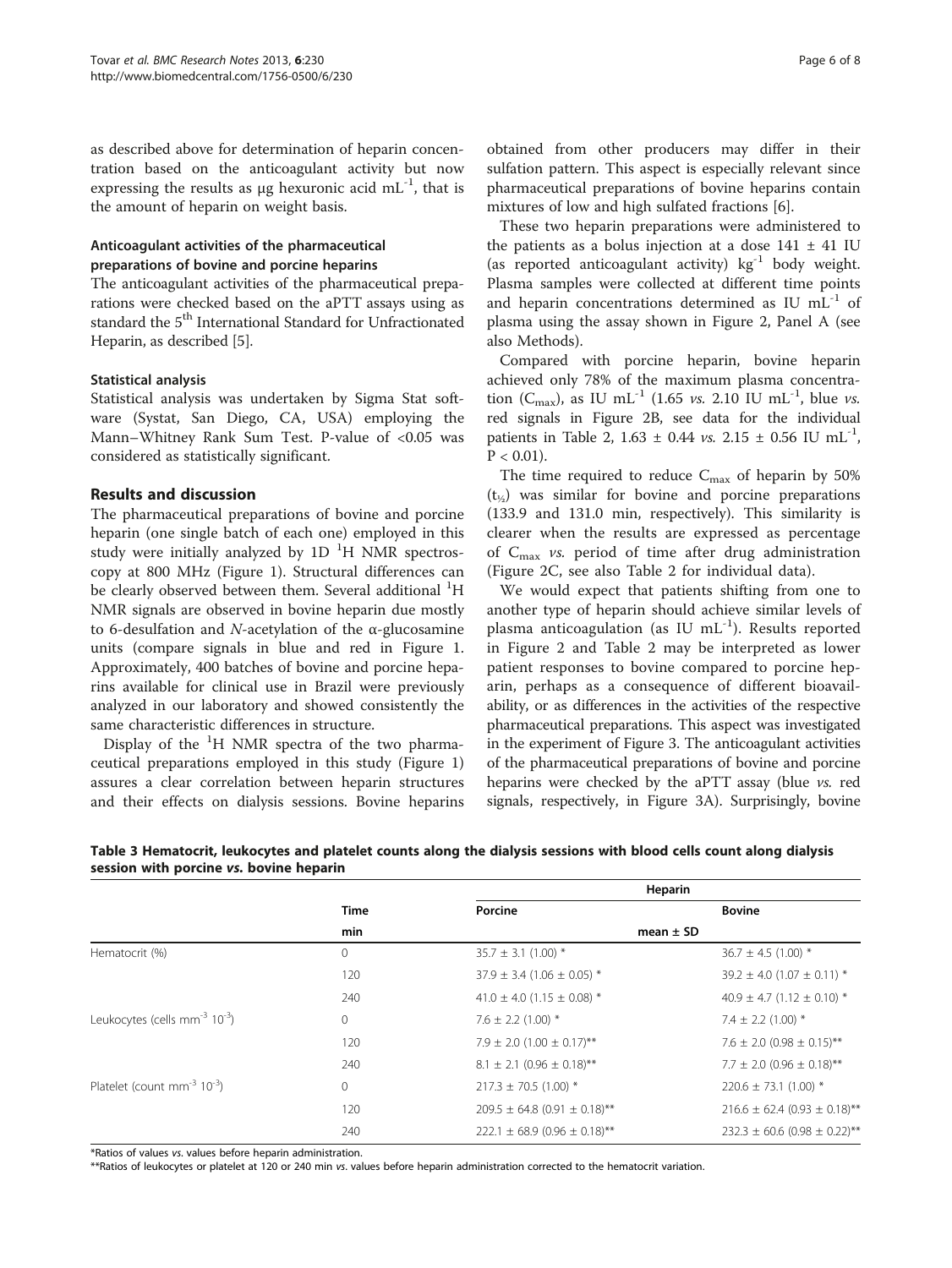heparin was proven to possess only  $\sim$ 70% of the activity reported by the manufacturer. Similar result was observed for the anti-IIa and anti-Xa activities (not shown). Indeed the final product of bovine heparin contains higher amounts on weight basis than porcine heparin (10.75 vs. 7.75 as mg of hexuronic acid  $mL^{-1}$ , respectively), but not sufficient to compensate the stated activity.

The current approach differs substantially from that used in our previous publications [[5,6\]](#page-7-0). We now use the final pharmaceutical products of bovine and porcine heparins instead of batches of their active ingredients. Reduced anticoagulant property of bovine heparin requires addition of high amounts to their final pharmaceutical products in order to achieve the same stated activity as porcine heparin  $(5,000 \text{ IU } mL^{-1})$ .

When the anticoagulant activities of the pharmaceutical preparations were express versus amounts of heparin as hexuronic acid content ( $\mu$ g mL<sup>-1</sup>), we noted that, bovine has approximately half activity of porcine heparin (Figure [3](#page-4-0)B), as we observed previously [\[5,6](#page-7-0)]. These standard curves were used to determine the plasma concentrations on weight basis. Clearly, bovine heparin achieved a  $C_{\text{max}}$  1.5 fold higher than porcine heparin  $(4.48 \pm 1.22 \text{ vs. } 2.95 \pm 0.77 \text{ µg} \text{ mL}^{-1}$  $(4.48 \pm 1.22 \text{ vs. } 2.95 \pm 0.77 \text{ µg} \text{ mL}^{-1}$  $(4.48 \pm 1.22 \text{ vs. } 2.95 \pm 0.77 \text{ µg} \text{ mL}^{-1}$ , Table 2).

This data suggests that higher amounts of bovine heparin (on weight basis) are cleared from plasma at a period of time similar to that required for porcine heparin. The clearance seems to be due to a nonsaturated mechanism of disappearance under the concentration range used. Of course, it is still necessary to compare the pharmacodynamic of bovine and porcine heparins in patients with normal renal function in order to evaluate the renal clearance of these two heparins.

After demonstrating that higher plasma concentration (on anticoagulant basis) was achieved when porcine instead of bovine heparin was administered to the patients, the next question to address was whether this difference affects either the patients or the dialyzer. This aspect was investigated by three parameters: the bleeding time at the end of the dialysis session (Figure [4](#page-4-0), Panel A), the number of uses of the dialyzer per patient (Panel B) and the blood cells count along the dialysis session (Panel C). Based on these parameters, no significant differences were observed between bovine and porcine heparins (Table [3](#page-5-0)). Furthermore, no other clinical feature was observed during the 680 dialysis sessions included in the study, using either porcine (340) or bovine (340) heparins.

The reduced anticoagulant activity and higher concentration, on weight basis, achieved in the plasma of patients under dialysis using bovine instead of porcine heparin did not affect significantly the patients or the dialyzer used. The heparin dose is still in a range, which confers security and safety to the patients.

Despite this observation, our results must be interpreted carefully. Heparin is mostly used to treat and prevent thromboembolic diseases. Can we assure that a  $\sim$ 30% reduced anticoagulant activity achieved with pharmaceutical preparations of bovine heparin will guarantee similar protection or efficiency as porcine heparin? In the case of cardiovascular surgeries, higher doses of heparin are used as compared to dialysis sessions. Hence, studies designed for these procedures in which higher doses of heparin are employed are important to be performed. In this case, can we assure that removal of heparin from plasma is nonsaturated with bovine heparin, where significantly higher doses of this glycosaminoglycan are required for anticoagulation? Residual heparin may have severe consequences in these patients, such as bleeding and other side effects. Certainly, these aspects require careful investigation. Remarkable, high rates of bleeding episodes were observed among Brazilian patients during cardiovascular surgeries, when bovine heparin replaced porcine heparin [\[16\]](#page-7-0).

Two brands of porcine heparin were compared in patients submitted to bypass surgery. Differences in the postsurgical outcomes were not associated with variation in the anticoagulant activity of the two pharmacological preparations but with a particular brand [[9,10\]](#page-7-0). It is still unclear the particular aspect of the heparin preparation which confer the less favorable outcome after bypass surgery.

Up to the 80s', heparins obtained from bovine lung (instead of bovine intestine) were largely employed [\[4,17](#page-7-0)]. The structures of heparins from bovine lung and porcine intestine are closely related and both differ significantly from bovine intestinal heparin. This type of heparin was just recently available for clinical use and restricted to a few countries. We believe its use requires a detailed analysis to assure its safety and efficiency under the variety of clinical events where the drug could be used. In conclusion, despite no apparent difference between bovine and porcine intestinal heparins in the haemodialysis practice, these two types of heparins should be used as distinct drugs due to their differences in structure and biological effects.

#### Competing interests

The authors declare that they have no competing interests.

#### Authors' contributions

AMFT planned and interpreted the anticoagulant assays and drafted the manuscript. LACT carried out the anticoagulant assays. SMR collected samples and performed assays. MLJr helped to plan the study. JRL designed the study and drafted the manuscript. PASM collected the NMR data and wrote the manuscript. All authors read and approved the final manuscript.

#### Acknowledgements

This work was supported by grants from Conselho Nacional de Desenvolvimento Científico e Tecnológico (CNPq) and Fundação de Amparo à Pesquisa do Estado do Rio de Janeiro (FAPERJ). We would like to thank Dr. Mauro S.G. Pavão for help in the preparation of the manuscript and Adriana A. Piquet for technical assistance.